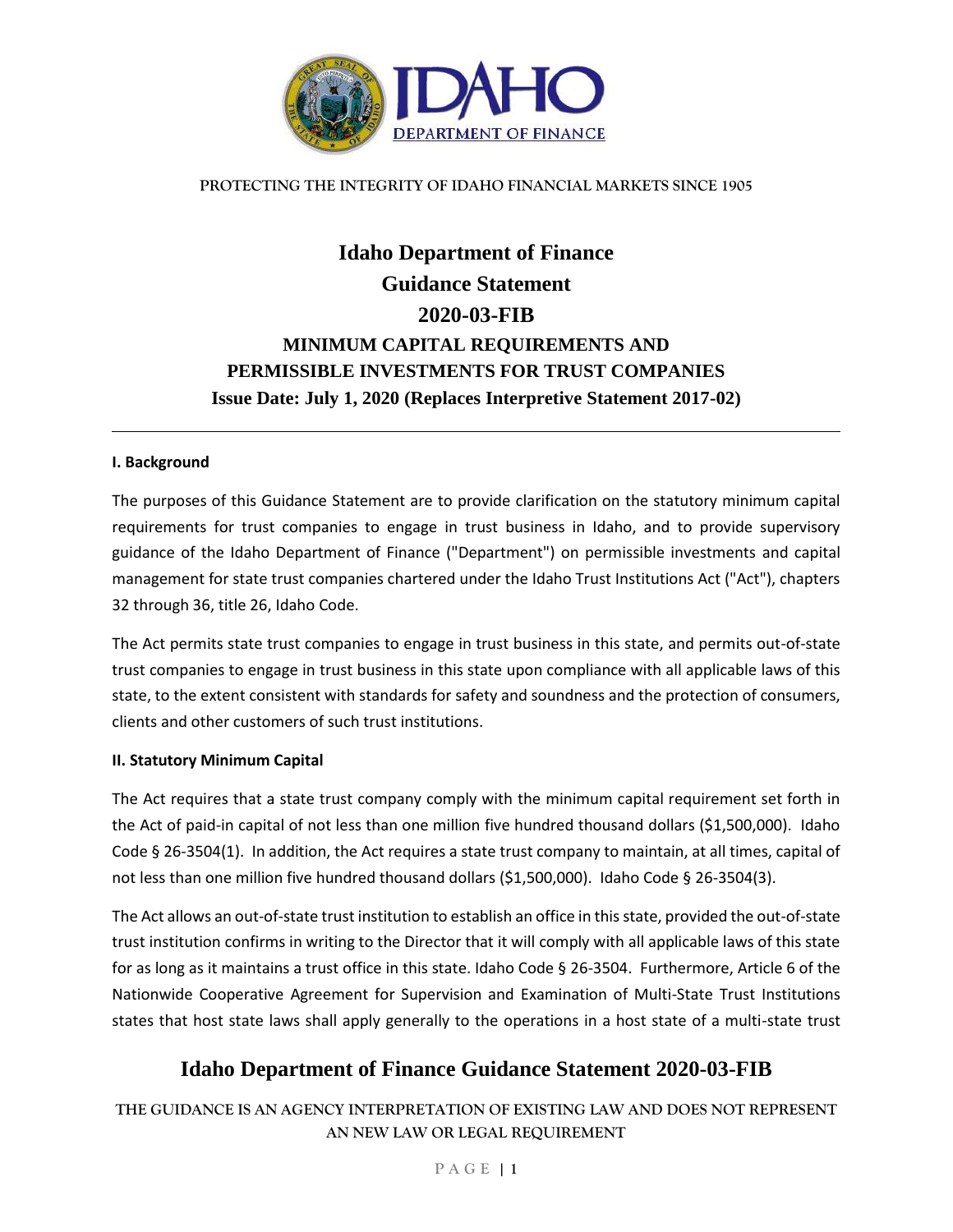

institution, including, without limitation, trust, estate and probate law, consumer protection laws, and licensing, registration or other nondiscriminatory filing requirements. Therefore, an out-of-state trust company must comply with the minimum capital requirements set forth in the Act for a state trust company.

The Director may not issue a charter to a state trust company, approve the notice filed by out-of-state trust company, or license the trust office of an out-of-state trust company until the state trust company or out-of-state trust company has received cash or marketable securities in at least the full amount of required capital from subscriptions for the issuance of shares or participation shares. Paid-in capital is the amount of cash or other assets that owners put into a trust company in exchange for stock or share ownership in the company. In order to qualify as paid-in capital, marketable securities or other assets received in exchange for stock or share ownership of a trust company must qualify as a permissible investment for a state trust company to hold or maintain for its own account.

#### **III. Permissible Investments**

A state trust company may purchase, hold, and convey real estate, including facilities, for the purpose of conducting trust business, including meeting the reasonable needs and convenience of the state trust company's customers, computer operations, document and other item processing, maintenance and record retention and storage. Without the prior written approval of the Director, a state trust company may not directly or indirectly invest an amount in excess of its capital in state trust company facilities, furniture, fixtures, and equipment.

A state trust company may invest its corporate funds in any type or character of equity or investment securities permissible for a state bank. While the Idaho Bank Act is silent on permissible investments for state banks, Part 362 of the FDIC Rules and Regulations, implementing provisions of Section 24 of the Federal Deposit Insurance Act, prohibits an insured state bank from engaging in activities or holding investments that are not permissible for a national bank, subject to certain exceptions which are specified in the regulation.

# **Idaho Department of Finance Guidance Statement 2020-03-FIB**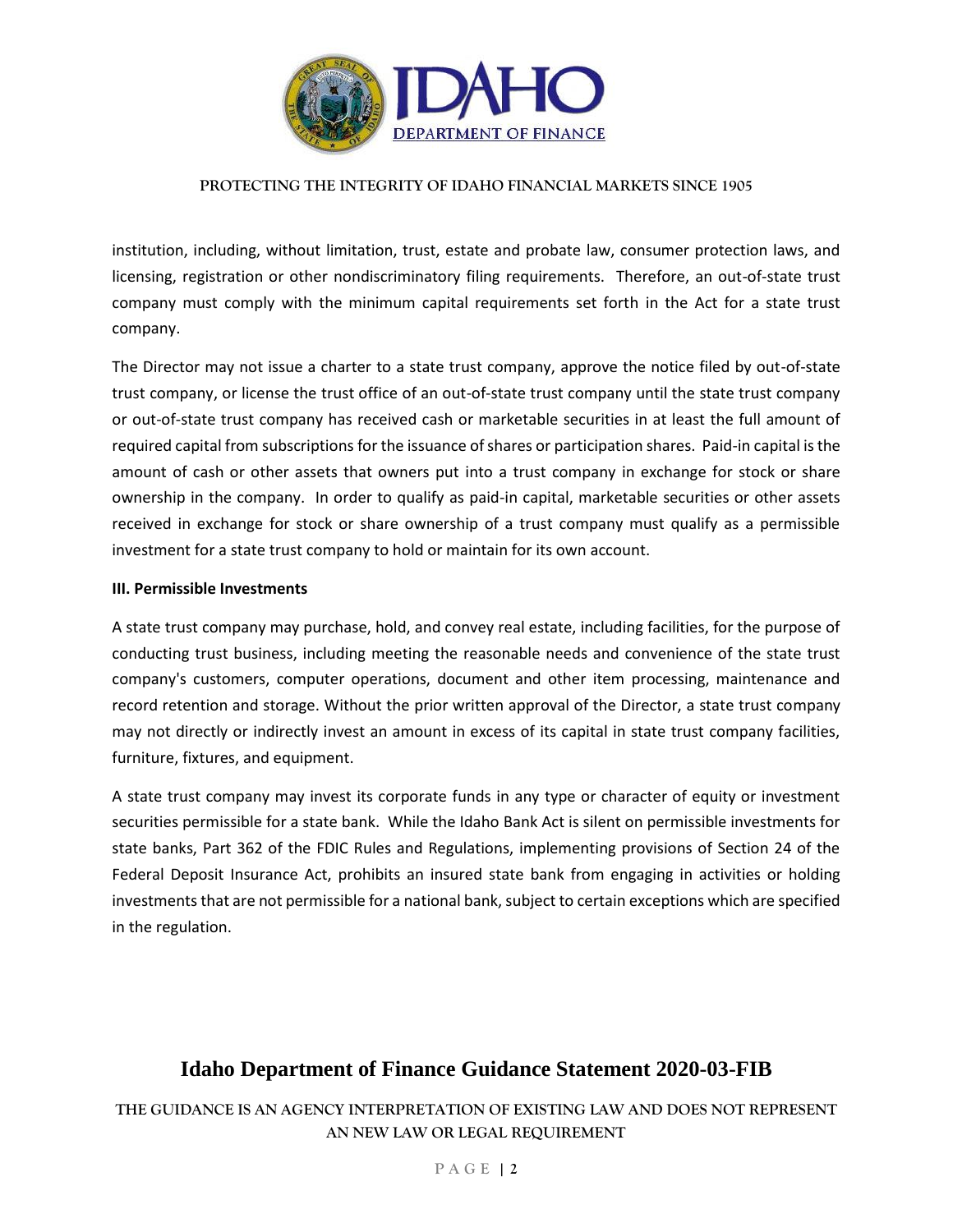

A state trust company may purchase and sell for its own account, without limitation and subject only to the exercise of prudent judgment:

Type I Securities

- (1) Obligations of the United States;
- (2) Obligations issued, insured, or guaranteed by a department or an agency of the United States Government, if the obligation, insurance, or guarantee commits the full faith and credit of the United States for the repayment of the obligation;
- (3) Obligations issued by a department or agency of the United States, or an agency or political subdivision of a State of the United States, that represent an interest in a loan or a pool of loans made to third parties, if the full faith and credit of the United States has been validly pledged for the full and timely payment of interest on, and principal of, the loans in event of non-payment by the third-party obligor(s);
- (4) General obligations of a State of the United States or any political subdivision;
- (5) Obligations authorized under 12 U.S.C. 24 (Seventh) as permissible for a national bank to deal in, underwrite, purchase, and sell for the bank's own account, including qualified Canadian government obligations; and
- (6) Other securities the OCC determines to be eligible as Type I securities under 12 U.S.C. 24 (Seventh).

A state trust company may purchase and sell Type II securities for its own account, provided the aggregate par value of Type II securities issued by any one obligor held by the state trust company does not exceed 10 percent of capital and surplus.

Type II Securities

(1) Obligations issued by a State, or a political subdivision or agency of a State, for housing, university, or dormitory purposes that would not satisfy the definition of Type I securities;

# **Idaho Department of Finance Guidance Statement 2020-03-FIB**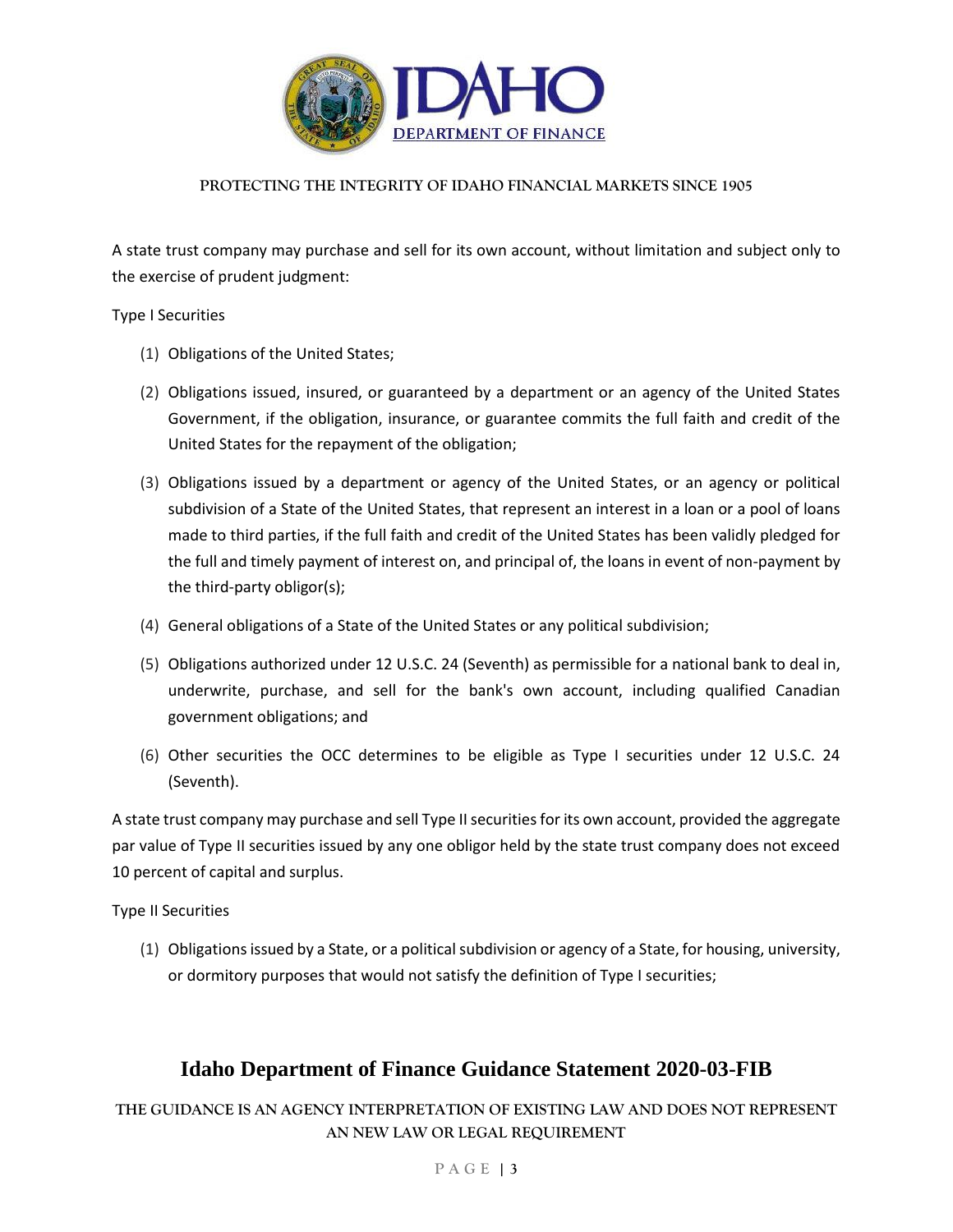

- (2) Obligations of international and multilateral development banks and organizations listed in 12 U.S.C. 24 (Seventh);
- (3) Other obligations listed in 12 U.S.C. 24 (Seventh) as permissible for a bank to deal in, underwrite, purchase, and sell for the bank's own account subject to a limitation per obligor of 10 percent of the bank's capital and surplus; and
- (4) Other securities the OCC determines to be eligible as Type II securities under 12 U.S.C. 24 (Seventh).

A state trust company may purchase and sell Type III securities for its own account, provided the aggregate par value of Type III securities issued by any one obligor held by the state trust company does not exceed 10 percent of capital and surplus.

Type III Securities

(1) An investment security that does not qualify as a Type I, II, IV, or V security, such as corporate bonds and municipal revenue bonds. This category includes most trust preferred securities. (OCC Interpretive Letter #777)

A state trust company may purchase and sell Type IV securities for its own account. The amount of the Type IV securities that a state trust company may purchase and sell is not limited to a specified percentage of capital and surplus.

Type IV Securities

- (1) A small business-related security as defined in Section 3(a)(53)(A) of the Securities Exchange Act of 1934, 15 U.S.C. 78c(a)(53)(A), that is rated investment grade or is the credit equivalent thereof, that is fully secured by interests in a pool of loans to numerous obligors;
- (2) A commercial mortgage-related security that is offered or sold pursuant to Section 4(5) of the Securities Act of 1933, 15 U.S.C. 77d(5), that is rated investment grade or is the credit equivalent thereof, or a commercial mortgage-related security as described in Section 3(a)(41) of the Securities Exchange Act of 1934, 15 U.S.C. 78 c(a)(41), that is rated investment grade in one of the two highest investment grade rating categories, and that represents ownership of a promissory

# **Idaho Department of Finance Guidance Statement 2020-03-FIB**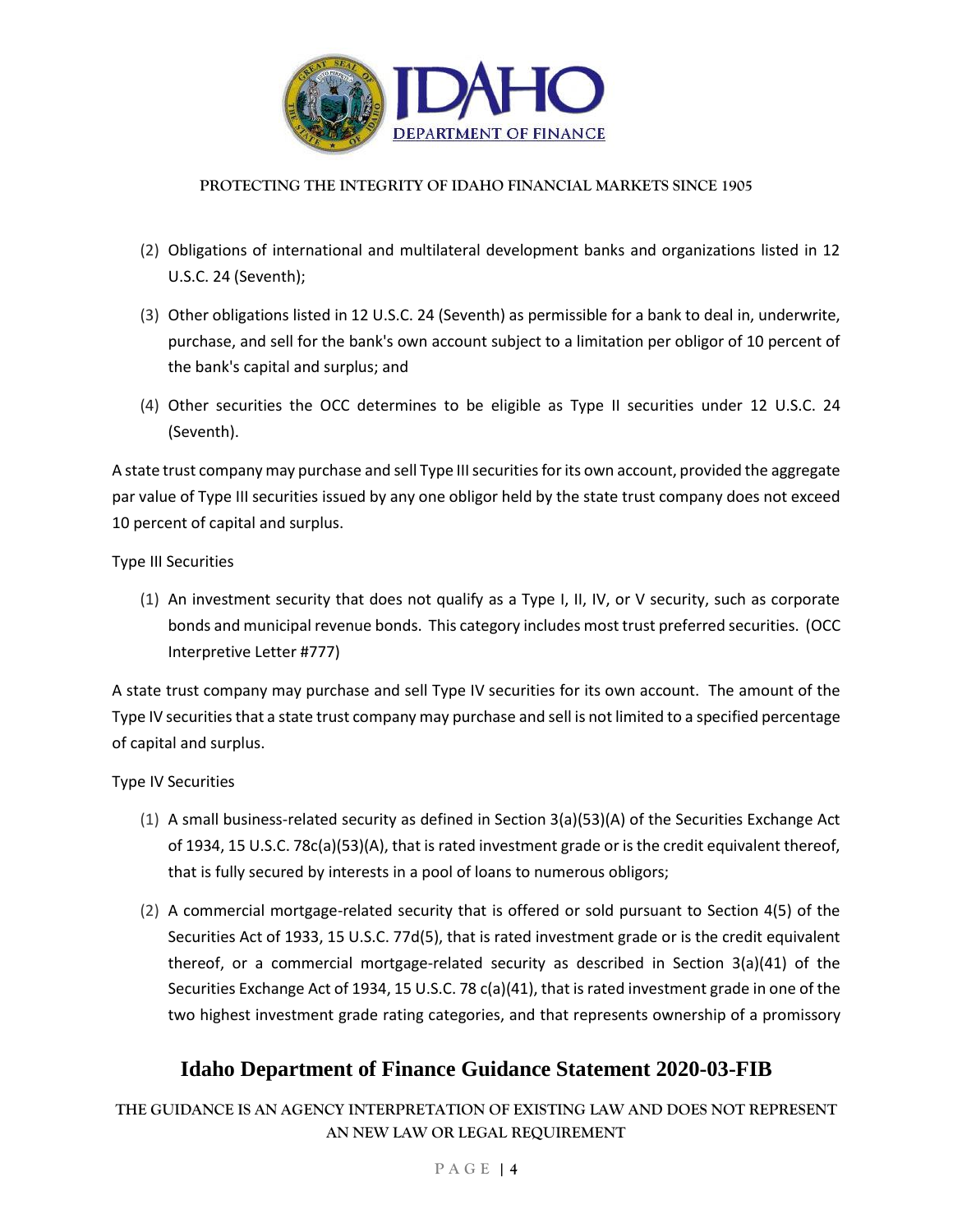

note or certificate of interest or participation that is directly secured by a first lien on one or more parcels of real estate upon which one or more commercial structures are located and that is fully secured by interests in a pool of loans to numerous obligors; and

(3) A residential mortgage-related security that is offered and sold pursuant to Section 4(5) of the Securities Act of 1933, 15 U.S.C. 77d(5), that is rated investment grade or is the credit equivalent thereof, or a residential mortgage-related security as described in Section 3(a)(41) of the Securities Exchange Act of 1934, 15 U.S.C. 78c(a)(41), that is rated investment grade in one of the two highest investment grade rating categories, and that does not otherwise qualify as a Type I security.

A state trust company may purchase and sell Type V securities for its own account provided that the aggregate par value of Type V securities issued by any one issuer held by the state trust company does not exceed 25 percent of the bank's capital and surplus.

Type V Securities

An investment grade, marketable security that is not a Type IV security and is fully secured by interests in a pool of loans to numerous obligors and in which a state trust company could invest directly.

A state trust company may invest for its own account in equity securities of an investment company registered under the Investment Company Act of 1940 (15 U.S.C. Sec. 80a-1 et seq.) and the Securities Act of 1933 (15 U.S.C. Sec. 77a et seq.) if the portfolio of the investment company consists wholly of investments in which the state trust company could invest directly for its own account.

#### **IV. Responsibilities of the Board of Directors**

It is the responsibility of the board of directors and management of a state trust company to ensure that capital levels are adequate and that appropriate capital planning processes are in place. This includes ensuring compliance with the conditions set forth in the initial approval letter or subsequent licensing decisions as well as considering ongoing capital needs. Failure to maintain adequate capital is an unsafe and unsound banking practice.

### **Idaho Department of Finance Guidance Statement 2020-03-FIB**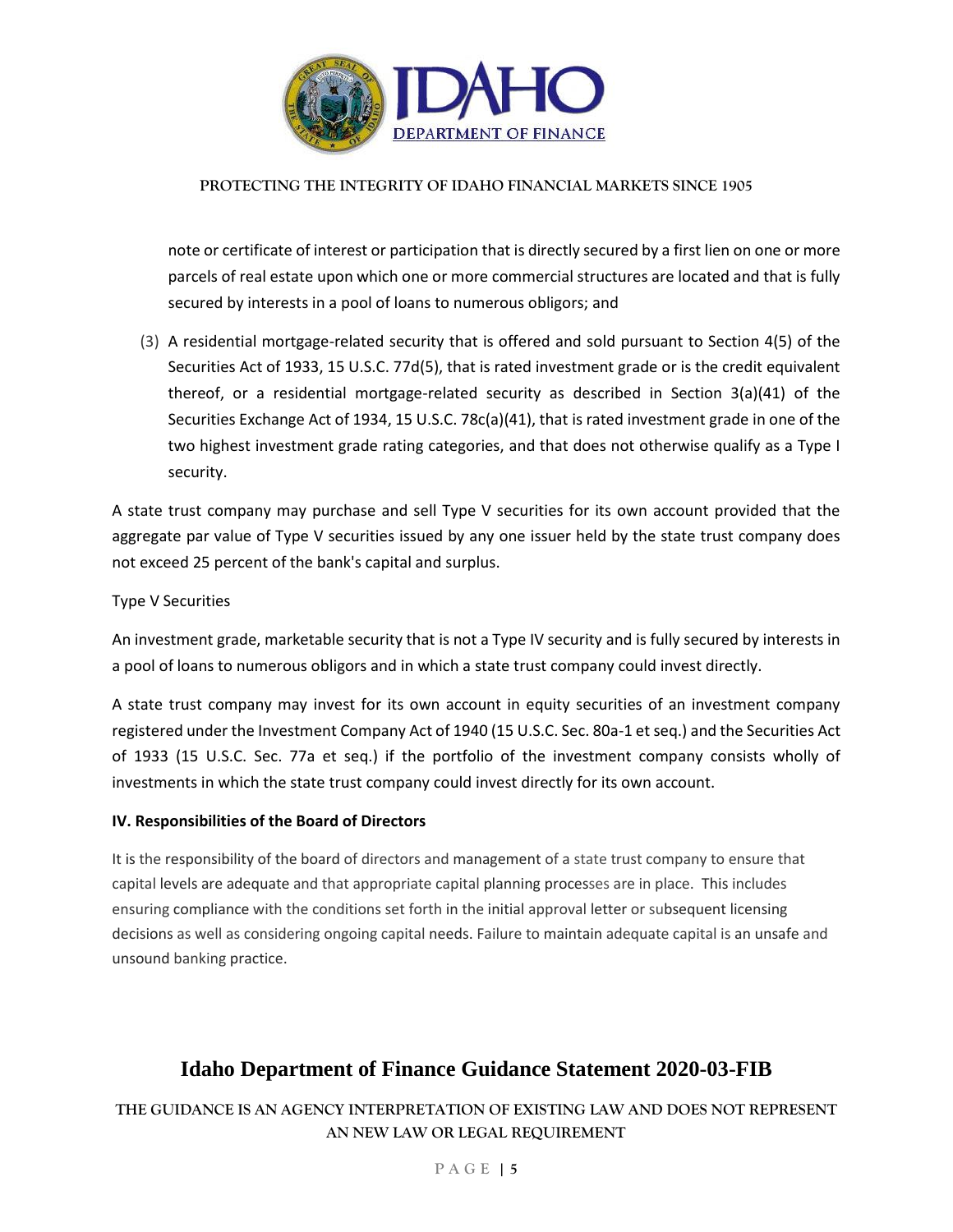

Board-approved capital policies should outline the board's philosophy and articulate responsibilities and expectations for the management of capital. Policies should also define acceptable levels of capital, establish a regular monitoring program, and include contingency funding plans that identify alternatives for meeting unanticipated needs.

The board should regularly assess management's adherence to established policies and evaluate capital adequacy. The Department expects a state trust company to assess the appropriateness of its level of capital at least annually. A more frequent analysis of capital is warranted for a state trust company that:

- Has not achieved stable profitability;
- Is experiencing rapid growth, offering new products or entering new business lines;
- Offers fiduciary services that are concentrated by revenue source or account officer; or
- Has other conditions that increase the state trust company's risk profile.

#### **V. Capital Management**

Capital is generally used to support the trust company's risk profile, business strategies, and future growth prospects and to provide a cushion against unexpected losses. The Department expects that capital in a state trust company will increase beyond the initial minimum capital requirement as the size, complexity, and corresponding risks of the business offered evolve. When determining capital needs beyond the initial level, management should assess the quantity of risk associated with the trust company's fiduciary and related activities and the quality of the risk management systems in place.

The Department recognizes that complex analytical processes and tools may not be practical for all trust companies. The analytical processes at a large and complex trust company may include formal, companywide risk management processes and systems including model-driven risk analysis capabilities and tools used to stress test the trust company's sensitivity of earnings and capital. For small, less complex trust companies, a less complicated analytical process may include a capital floor based on a percentage of fiduciary and related assets, supplemented by an analysis of the following factors:

 The composition, stability, and direction of revenue. Compare actual revenue against projected revenue.

### **Idaho Department of Finance Guidance Statement 2020-03-FIB**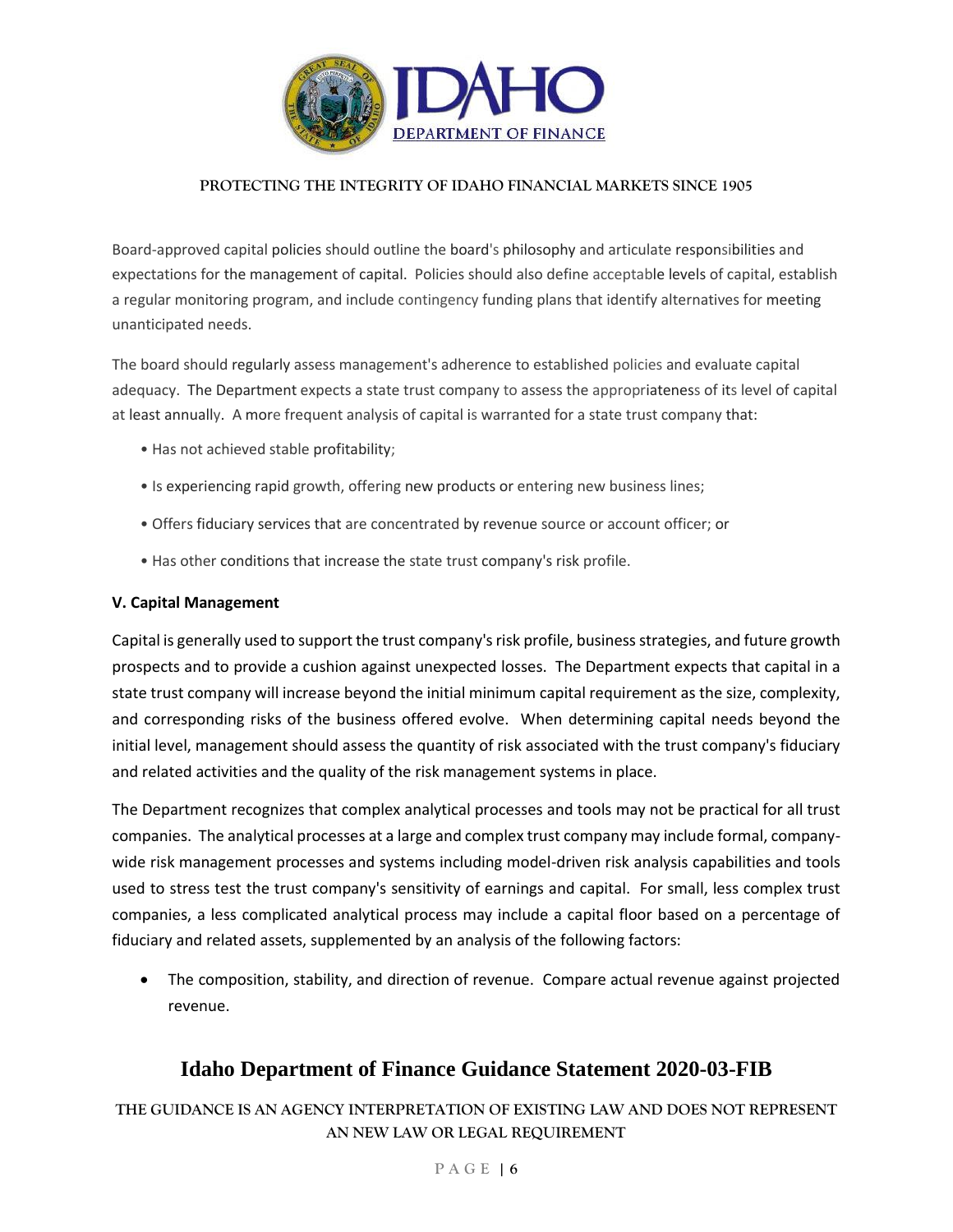

- Evaluate revenue by business line. Consider growth expectations along with customer concentrations. Assess fee structure and pricing policies including negotiated concessions. Also, consider earnings sensitivity to market risk factors (e.g., exposure to changes in interest rates, foreign exchange rates, commodity prices, and equity prices).
- The level and composition of expenses in relation to the trust company's operations. Consider fixed versus variable expenses, the level of cash expenditures for existing or planned contract agreements (employment, equipment, fixtures, premises, etc.), and the adequacy of the cash budgeting and planning process.
- The level of retained earnings. Evaluate the relationship between retained earnings and realized and anticipated growth. Consider shareholder expectations for dividends along with their commitment and ability to augment capital, if needed. Also, consider the volume of intangible assets and their effect on capital levels and statutory capital requirements.
- The quantity and direction of strategic and reputation risk. Evaluate the volume, type, and growth in managed and nonmanaged assets. Consider the risks associated with the various product types, business lines, concentrations, investment strategies, and outsourcing arrangements. Evaluate the impact of customer complaints, pending lawsuits, and regulatory actions. Consider the likelihood and magnitude of a loss event along with the opportunity cost of lost business.
- The quality of risk management processes, including the adequacy of internal and external audit, internal controls, and the compliance management system. Consider the volume and significance of noncompliance with policies and procedures, laws, regulations, prescribed practices, and ethical standards.
- The quantity of transaction risk from the trust company's delivery and administration of asset management products and services. Consider the condition, security, capacity, and recoverability of systems as well as plans for conversions, integrations, and system upgrades.
- The impact of external factors, including economic conditions, competition, evolving technology, legislative changes, and precedent-setting court decisions.

### **Idaho Department of Finance Guidance Statement 2020-03-FIB**